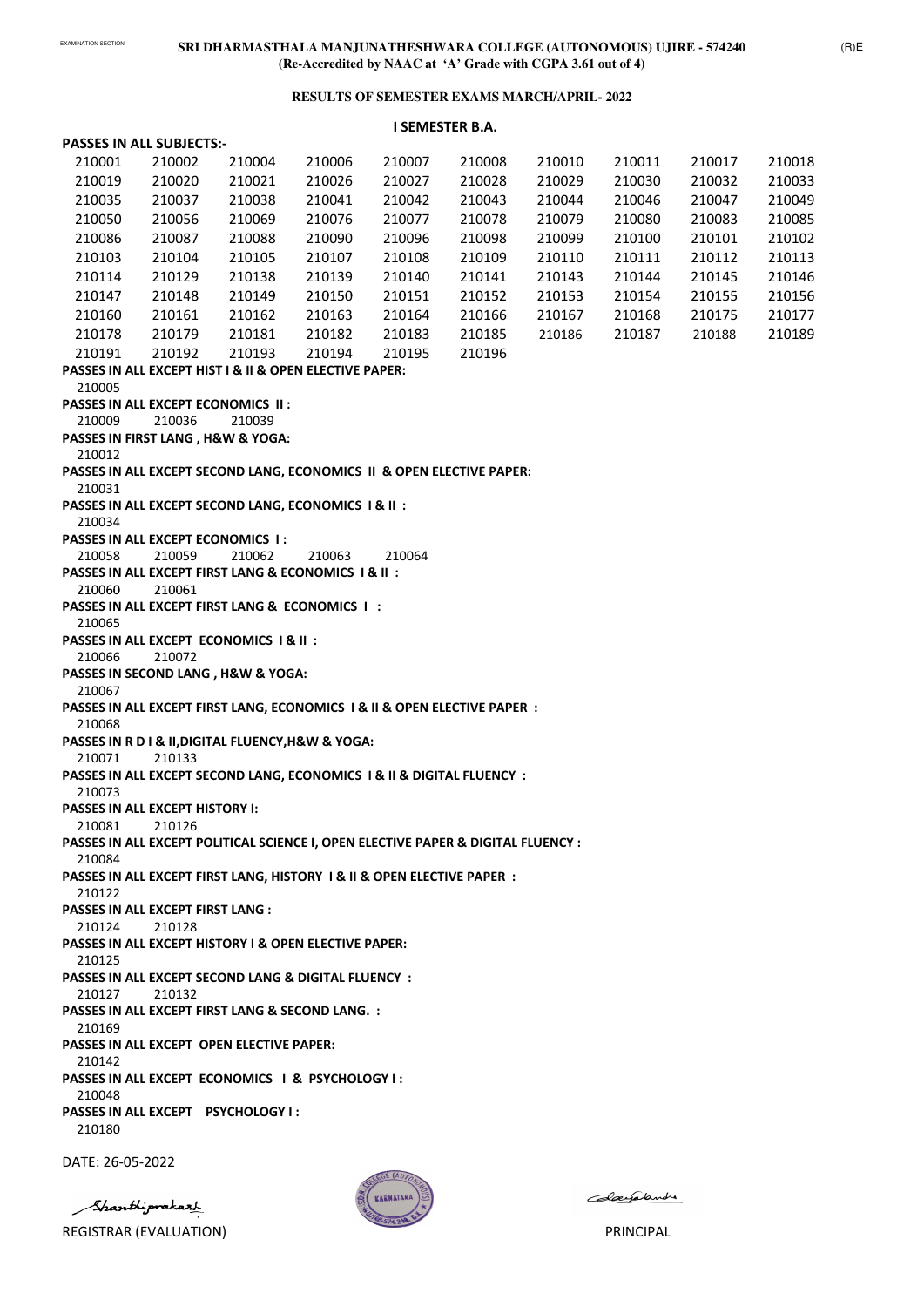# EXAMINATION SECTION **SRI DHARMASTHALA MANJUNATHESHWARA COLLEGE (AUTONOMOUS) UJIRE - 574240 (Re-Accredited by NAAC at 'A' Grade with CGPA 3.61 out of 4)**

#### **RESULTS OF SEMESTER EXAMS MARCH/APRIL- 2022**

#### **PASSES IN ALL SUBJECTS:-**

#### **I SEMESTER B.Sc.**

| 210201 | 210202 | 210203 | 210204 | 210206 | 210207 | 210208 | 210209 | 210210 | 210211 |
|--------|--------|--------|--------|--------|--------|--------|--------|--------|--------|
| 210212 | 210213 | 210215 | 210216 | 210217 | 210218 | 210219 | 210220 | 210221 | 210225 |
| 210226 | 210227 | 210228 | 210229 | 210230 | 210231 | 210232 | 210233 | 210235 | 210236 |
| 210237 | 210238 | 210239 | 210240 | 210241 | 210242 | 210243 | 210245 | 210246 | 210247 |
| 210248 | 210249 | 210255 | 210256 | 210258 | 210259 | 210260 | 210261 | 210262 | 210266 |
| 210267 | 210268 | 210269 | 210270 | 210271 | 210272 | 210273 | 210274 | 210275 | 210276 |
| 210277 | 210278 | 210279 | 210280 | 210281 | 210282 | 210283 | 210291 | 210292 | 210293 |
| 210295 | 210296 | 210297 | 210298 | 210299 | 210300 | 210301 | 210302 | 210303 | 210305 |
| 210306 | 210308 | 210309 | 210310 | 210311 | 210312 | 210313 | 210314 | 210321 | 210322 |
| 210323 | 210324 | 210325 | 210326 | 210327 | 210328 | 210329 | 210330 | 210332 | 210333 |
| 210334 | 210335 | 210336 | 210337 | 210338 | 210339 | 210345 | 210346 | 210347 | 210348 |
| 210349 | 210350 | 210351 | 210360 | 210361 | 210362 | 210363 | 210365 | 210366 | 210367 |
| 210368 | 210369 | 210370 | 210371 | 210372 | 210373 | 210374 | 210375 | 210376 | 210377 |
| 210379 | 210382 | 210383 | 210385 | 210386 | 210387 | 210389 | 210390 | 210391 | 210392 |
| 210393 | 210401 | 210402 | 210403 | 210404 | 210405 | 210406 | 210407 | 210408 | 210409 |
| 210411 | 210412 | 210413 | 210414 | 210415 | 210416 | 210417 | 210419 | 210420 | 210421 |
| 210424 | 210425 | 210426 | 210427 | 210428 | 210429 | 210431 | 210432 | 210433 | 210434 |
| 210436 | 210437 | 210438 | 210440 | 210441 |        |        |        |        |        |

#### **PASSES IN ALL EXCEPT BIOTECH :**

210205 210214

**PASSES IN ALL EXCEPT OPEN ELECTIVE PAPER:**

210244 210381

**PASSES IN ALL EXCEPT SECOND LANGUAGE:**

210257

**PASSES IN SECOND LANGUAGE,CHEMISTRY PRA, H&W & YOGA :**

210290

**PASSES IN ALL EXCEPT MATHS:**

210307 210364 210378

#### **PASSES IN ALL EXCEPT PHYSICS:**

210388 210394

# **PASSES IN ALL EXCEPT COMPUTER SCI & STAT:**

210435

**PASSES IN ALL EXCEPT STAT:**

210439

DATE: 26-05-2022

Shanthiprakart



Colaegalandre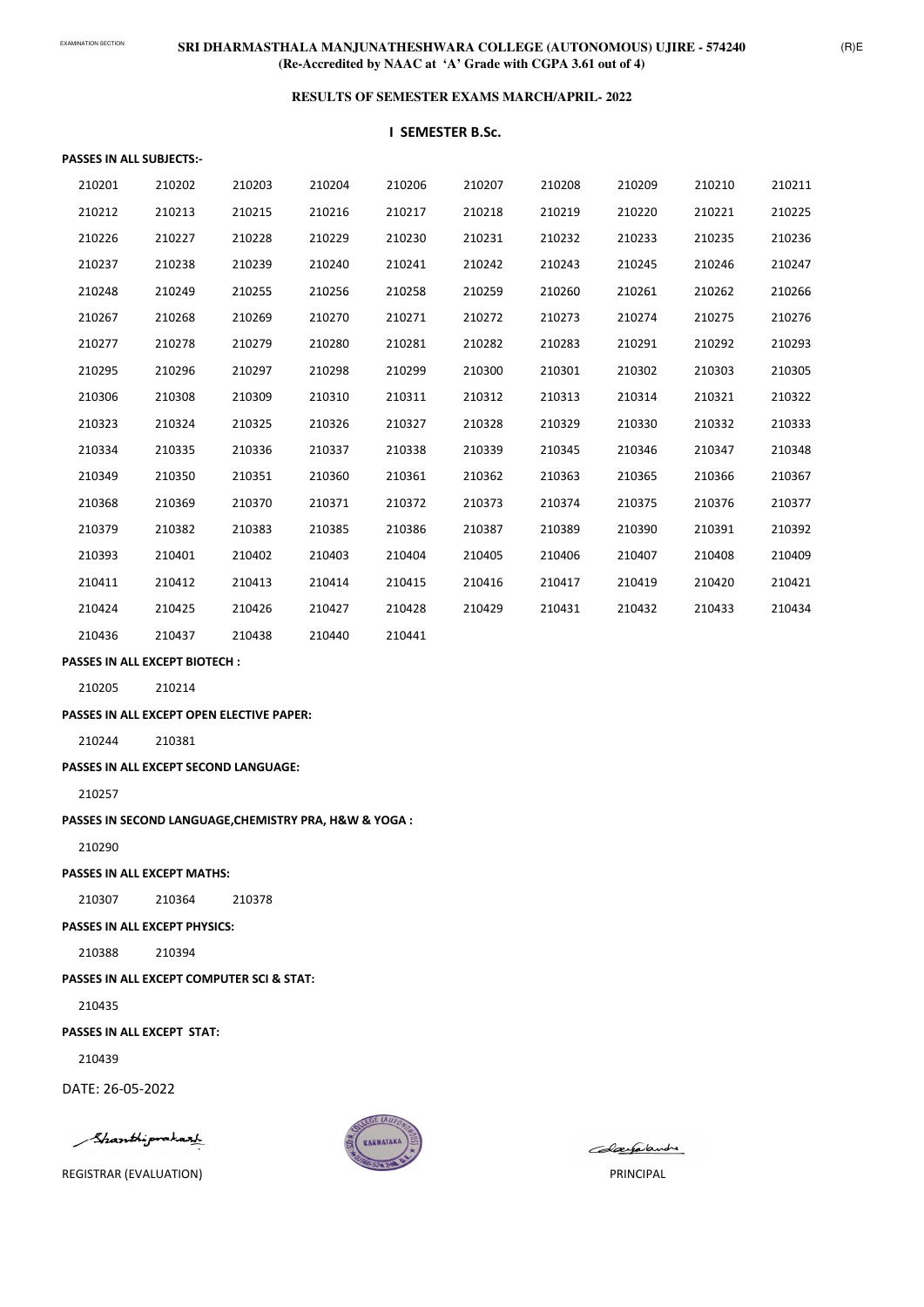# **RESULTS OF SEMESTER EXAMS MARCH/APRIL- 2022**

# **I SEMESTER B.Com.**

**PASSES IN ALL EXCEPT FIN A/C & OPEN ELECTIVE PAPER: PASSES IN ALL EXCEPT FIRST LANG :**  210781 **PASSES IN ALL EXCEPT FIN A/C & FIRST LANG: PASSES IN H&W & YOGA: PASSES IN ALL EXCEPT MGMT PRIN. AND APPL & PRIN.OF MARKETING : PASSES IN ALL EXCEPT FIRST LANG , SECOND LANG, FIN A/C & COMPANY SECR.SKILL :**  DATE: 26-05-2022 Shanthiprakazh



Colaegalande

|        | <b>PASSES IN ALL SUBJECTS:-</b> |                                                                                            |        |        |        |        |        |        |        |
|--------|---------------------------------|--------------------------------------------------------------------------------------------|--------|--------|--------|--------|--------|--------|--------|
| 210503 | 210506                          | 210507                                                                                     | 210508 | 210510 | 210511 | 210512 | 210514 | 210515 | 210516 |
| 210518 | 210519                          | 210520                                                                                     | 210521 | 210522 | 210523 | 210524 | 210525 | 210526 | 210528 |
| 210529 | 210530                          | 210531                                                                                     | 210533 | 210534 | 210535 | 210536 | 210537 | 210538 | 210539 |
| 210540 | 210542                          | 210543                                                                                     | 210544 | 210545 | 210548 | 210549 | 210550 | 210551 | 210552 |
| 210554 | 210555                          | 210556                                                                                     | 210558 | 210560 | 210561 | 210562 | 210563 | 210564 | 210565 |
| 210567 | 210568                          | 210569                                                                                     | 210570 | 210571 | 210572 | 210573 | 210575 | 210576 | 210577 |
| 210578 | 210579                          | 210580                                                                                     | 210582 | 210583 | 210584 | 210585 | 210586 | 210587 | 210588 |
| 210589 | 210590                          | 210601                                                                                     | 210602 | 210603 | 210604 | 210605 | 210606 | 210607 | 210608 |
| 210609 | 210610                          | 210611                                                                                     | 210612 | 210613 | 210615 | 210616 | 210617 | 210618 | 210619 |
| 210620 | 210621                          | 210623                                                                                     | 210624 | 210625 | 210627 | 210628 | 210629 | 210630 | 210631 |
| 210632 | 210633                          | 210635                                                                                     | 210637 | 210638 | 210639 | 210640 | 210641 | 210643 | 210644 |
| 210645 | 210646                          | 210648                                                                                     | 210649 | 210650 | 210651 | 210652 | 210653 | 210654 | 210655 |
| 210656 | 210657                          | 210658                                                                                     | 210659 | 210660 | 210661 | 210662 | 210663 | 210664 | 210665 |
| 210666 | 210667                          | 210668                                                                                     | 210669 | 210671 | 210672 | 210673 | 210675 | 210676 | 210678 |
| 210679 | 210681                          | 210683                                                                                     | 210684 | 210685 | 210686 | 210687 | 210688 | 210690 | 210701 |
| 210702 | 210703                          | 210704                                                                                     | 210705 | 210706 | 210707 | 210708 | 210709 | 210710 | 210711 |
| 210712 | 210713                          | 210714                                                                                     | 210715 | 210716 | 210717 | 210718 | 210719 | 210720 | 210721 |
| 210722 | 210723                          | 210724                                                                                     | 210725 | 210726 | 210727 | 210729 | 210730 | 210731 | 210732 |
| 210733 | 210734                          | 210735                                                                                     | 210736 | 210737 | 210738 | 210740 | 210741 | 210742 | 210743 |
| 210744 | 210745                          | 210746                                                                                     | 210747 | 210748 | 210749 | 210751 | 210752 | 210753 | 210754 |
| 210755 | 210756                          | 210758                                                                                     | 210760 | 210761 | 210762 | 210763 | 210764 | 210765 | 210766 |
| 210767 | 210768                          | 210769                                                                                     | 210770 | 210771 | 210772 | 210773 | 210774 | 210775 | 210776 |
| 210777 | 210778                          | 210779                                                                                     | 210780 | 210782 | 210783 | 210784 | 210785 | 210786 | 210787 |
| 210788 | 210789                          | 210790                                                                                     | 210801 | 210802 | 210803 | 210804 | 210805 | 210806 | 210807 |
| 210808 | 210809                          | 210811                                                                                     | 210812 | 210813 | 210814 | 210815 | 210816 | 210817 | 210818 |
| 210819 | 210820                          | 210821                                                                                     | 210822 | 210823 | 210824 | 210826 | 210827 | 210828 | 210829 |
| 210830 | 210831                          | 210833                                                                                     | 210834 | 210835 | 210836 | 210838 | 210839 | 210840 | 210842 |
| 210843 | 210844                          | 210845                                                                                     | 210846 | 210847 | 210848 | 210849 | 210850 | 210851 | 210852 |
| 210853 | 210854                          | 210856                                                                                     | 210857 | 210858 | 210859 | 210860 | 210861 | 210862 | 210863 |
| 210864 | 210865                          | 210866                                                                                     | 210867 | 210868 | 210869 | 210870 | 210871 | 210872 | 210873 |
| 210874 | 210875                          | 210876                                                                                     | 210877 | 210878 | 210879 | 210881 |        |        |        |
|        |                                 | PASSES IN ALL EXCEPT MGMT PRINCIPLES & APPL :                                              |        |        |        |        |        |        |        |
| 210557 | 210559                          | 210614                                                                                     |        |        |        |        |        |        |        |
|        |                                 | PASSES IN ALL EXCEPT FIRST LANG & OPEN ELECTIVE PAPER:                                     |        |        |        |        |        |        |        |
| 210504 |                                 |                                                                                            |        |        |        |        |        |        |        |
|        |                                 | <b>PASSES IN ALL EXCEPT OPEN ELECTIVE PAPER:</b>                                           |        |        |        |        |        |        |        |
| 210505 | 210509                          | 210547                                                                                     | 210622 | 210642 | 210677 | 210739 | 210750 | 210759 | 210832 |
|        |                                 | <b>PASSES IN ALL EXCEPT FIRST LANG &amp; PRIN. OF MARKETING &amp; OPEN ELECTIVE PAPER:</b> |        |        |        |        |        |        |        |
| 210513 |                                 |                                                                                            |        |        |        |        |        |        |        |
|        |                                 | PASSES IN PRIN. OF MARKETING, H & W & YOGA:                                                |        |        |        |        |        |        |        |
| 210527 |                                 |                                                                                            |        |        |        |        |        |        |        |
|        |                                 | <b>PASSES IN ALL EXCEPT SECOND LANG:</b>                                                   |        |        |        |        |        |        |        |
| 210532 | 210647                          | 210728                                                                                     |        |        |        |        |        |        |        |
|        |                                 | PASSES IN ALL EXCEPT FIRST LANG , MGMT PRIN. AND APPL & PRIN. OF MARKETING :               |        |        |        |        |        |        |        |
| 210541 |                                 |                                                                                            |        |        |        |        |        |        |        |
|        |                                 | PASSES IN FIRST LANG, EVS, H & W & YOGA:                                                   |        |        |        |        |        |        |        |
| 210553 |                                 |                                                                                            |        |        |        |        |        |        |        |
|        |                                 | PASSES IN ALL EXCEPT FIRST LANG, SECOND LANG, MGMT PRIN. AND APPL & OPEN ELECTIVE PAPER :  |        |        |        |        |        |        |        |
| 210566 |                                 |                                                                                            |        |        |        |        |        |        |        |
|        |                                 | PASSES IN ALL EXCEPT SECOND LANG & OPEN ELECTIVE PAPER:                                    |        |        |        |        |        |        |        |
| 210581 |                                 |                                                                                            |        |        |        |        |        |        |        |
|        |                                 | <b>PASSES IN ALL EXCEPT FIN A/C &amp; OPEN FLECTIVE PAPER:</b>                             |        |        |        |        |        |        |        |